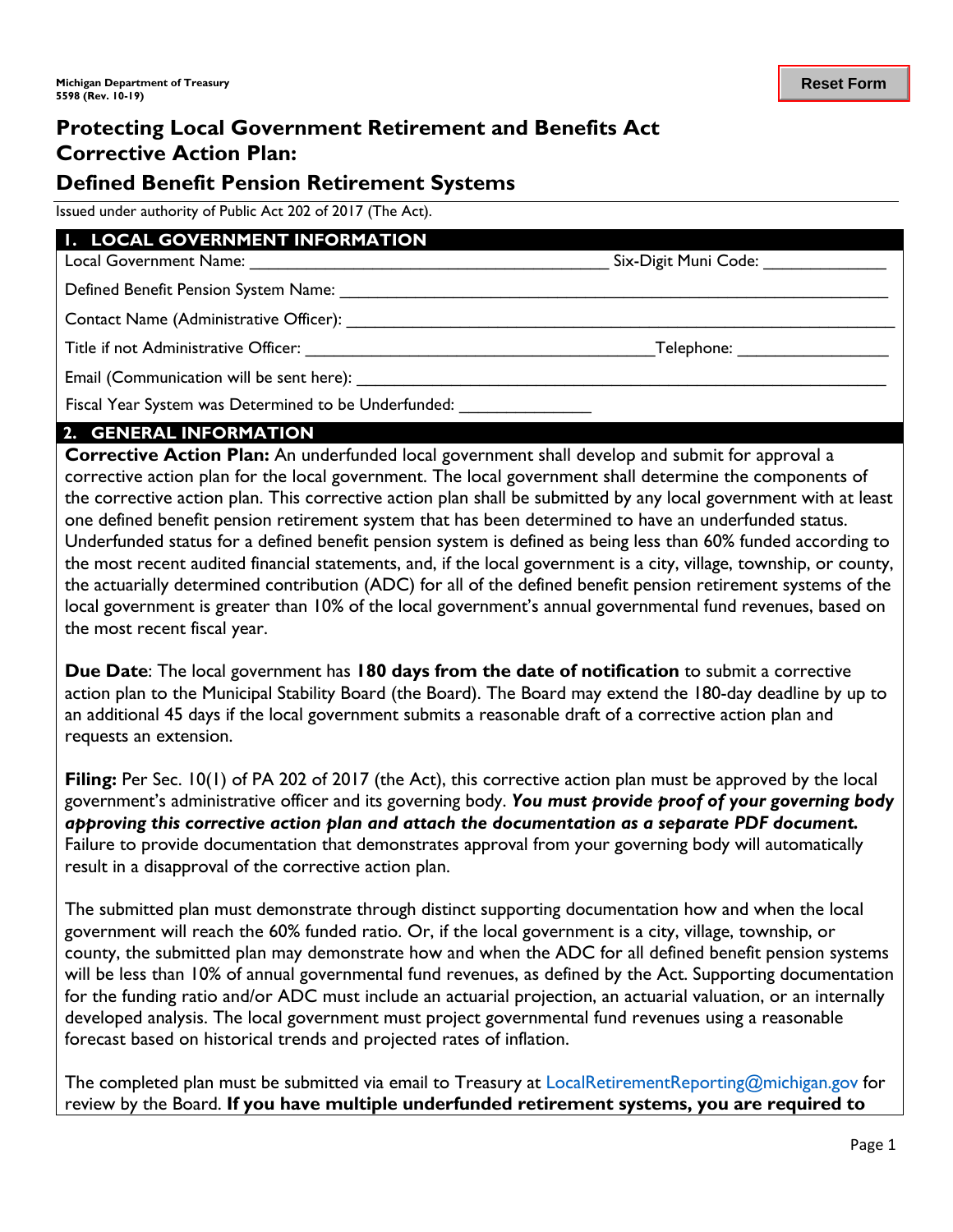**complete separate plans and send a separate email for each underfunded system.** Please attach each plan as a separate PDF document in addition to all applicable supporting documentation.

The subject line of the email(s) should be in the following format: **Corrective Action Plan-20XX, Local Government Name, Retirement System Name** (e.g. Corrective Action Plan-2017, City of Lansing, Employees' Retirement System Pension Plan). Treasury will send an automatic reply acknowledging receipt of the email. Your individual email settings must allow for receipt of Treasury's automatic reply. This will be the only notification confirming receipt of the application(s).

**Municipal Stability Board:** The Board shall review and vote on the approval of a corrective action plan submitted by a local government. If a corrective action plan is approved, the Board will monitor the corrective action plan and report on the local government's compliance with the Act not less than every two years.

**Review Process:** Following receipt of the email by Treasury, the Board will receive the corrective action plan submission at the Board's next scheduled meeting. The Board shall then approve or reject the corrective action plan within 45 days from the date of the meeting.

**Considerations for Approval**: A successful corrective action plan will demonstrate the actions for correcting underfunded status as set forth in Sec. 10(7) of the Act (listed below), as well as any additional solutions to address the underfunded status. Please also include steps already taken to address your underfunded status as well as the date prospective actions will be taken. A local government may also include in its corrective action plan a review of the local government's budget and finances to determine any alternative methods available to address its underfunded status. A corrective action plan under this section may include the development and implementation of corrective options for the local government to address its underfunded status. The corrective options as described in Sec. 10(7) may include, but are not limited to, any of the following:

- (i) Closing the current defined benefit plan;
- (ii) Implementing a multiplier limit;
- (iii) Reducing or eliminating new accrued benefits;
- (iv) Implementing final average compensation standards.

**Implementation:** The local government has up to 180 days after the approval of a corrective action plan to begin to implement the corrective action plan to address its underfunded status. The Board shall monitor each underfunded local government's compliance with this Act and any corrective action plan. The Board shall adopt a schedule, not less than every 2 years, to certify that the underfunded local government is in substantial compliance with the Act. If the Board determines that an underfunded local government is not in substantial compliance under this subsection, the Board shall within 15 days provide notification and report to the local government detailing the reasons for the determination of noncompliance with the corrective action plan. The local government has 60 days from the date of the notification to address the determination of noncompliance.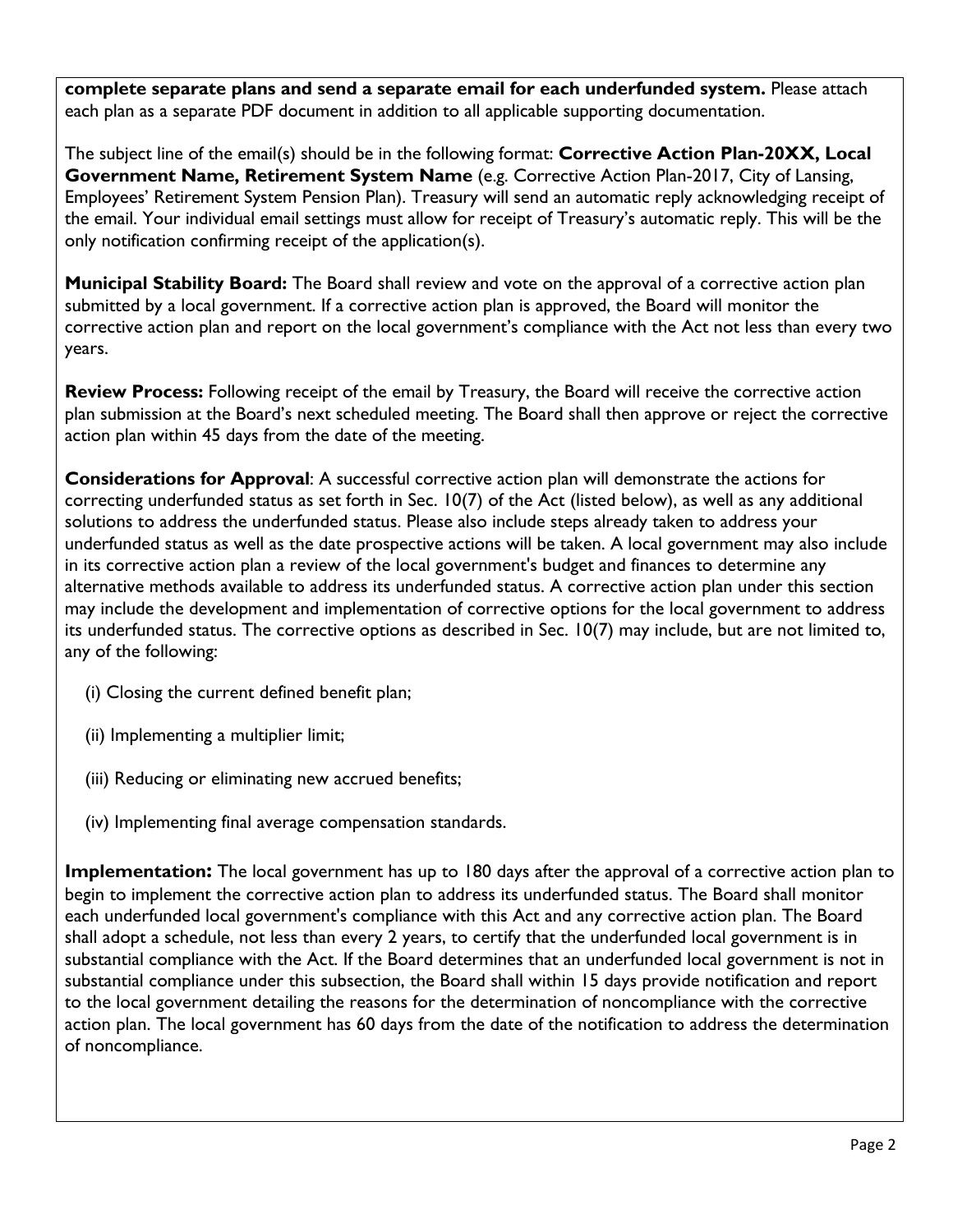#### **3. DESCRIPTIONS OF PRIOR ACTIONS**

Prior actions are separated into three categories below: System Design Changes, Additional Funding, and Other Considerations. Please provide a brief description of the prior actions implemented by the local government to address the retirement system's underfunded status within the appropriate category section. Within each category are sample statements that you may choose to use to indicate the changes to your system that will positively affect your funded status. For retirement systems that have multiple divisions, departments, or plans within the same retirement system, please indicate how these changes impact the retirement system as a whole.

 $\triangleright$  If applicable, prior actions listed within your waiver application(s) may also be included in your corrective action plan.

Please indicate where in the attached supporting documentation these changes are described and the impact of those changes (i.e. what has the local government done to improve its underfunded status, and which attachment(s) supports your actions).

 $\triangleright$  Please provide the name of the system impacted, the date you made the change, the relevant page number(s) within the supporting documentation, and the resulting change to the system's funded ratio.

## **Category of Prior Actions:**

**<Insert User Entry Box>**

<**Insert User Entry Box**>

<**Insert User Entry Box**>

 **System Design Changes** - System design changes may include the following: lower tier of benefits for new hires, final average compensation limitations, freeze future benefit accruals for active employees in the defined benefit system, defined contribution system for new hires, hybrid system for new hires, bridged multiplier for active employees, etc.

**Sample Statement**: The system's multiplier for current employees was lowered from 2.5X to 2X for the General *Employees' Retirement System on January 1, 2019. On page 8 of the attached actuarial supplemental valuation, it shows our funded ratio will be 60% by fiscal year 2022.* 

 **Additional Funding –** Additional funding may include the following: voluntary contributions above the ADC, bonding, millage increases, restricted funds, etc.

**Sample Statement:** *The local government provided a lump sum payment of \$1 million to the General Employees' Retirement System on January 1, 2019. This lump sum payment was in addition to the ADC of the system. The additional contribution will increase the retirement system's funded ratio to 61% by 2027. Please see page 10 of the attached enacted budget, which highlights this contribution of \$1 million.*

 **Other Considerations** – Other considerations may include the following: outdated Form 5572 information, actuarial assumption changes, amortization policy changes, etc.

**Sample Statement:** *The information provided on the Form 5572 from the audit used actuarial data from 2017. Attached is an updated actuarial valuation from 2019 that shows our funded ratio has improved to 62% as indicated on page 13.*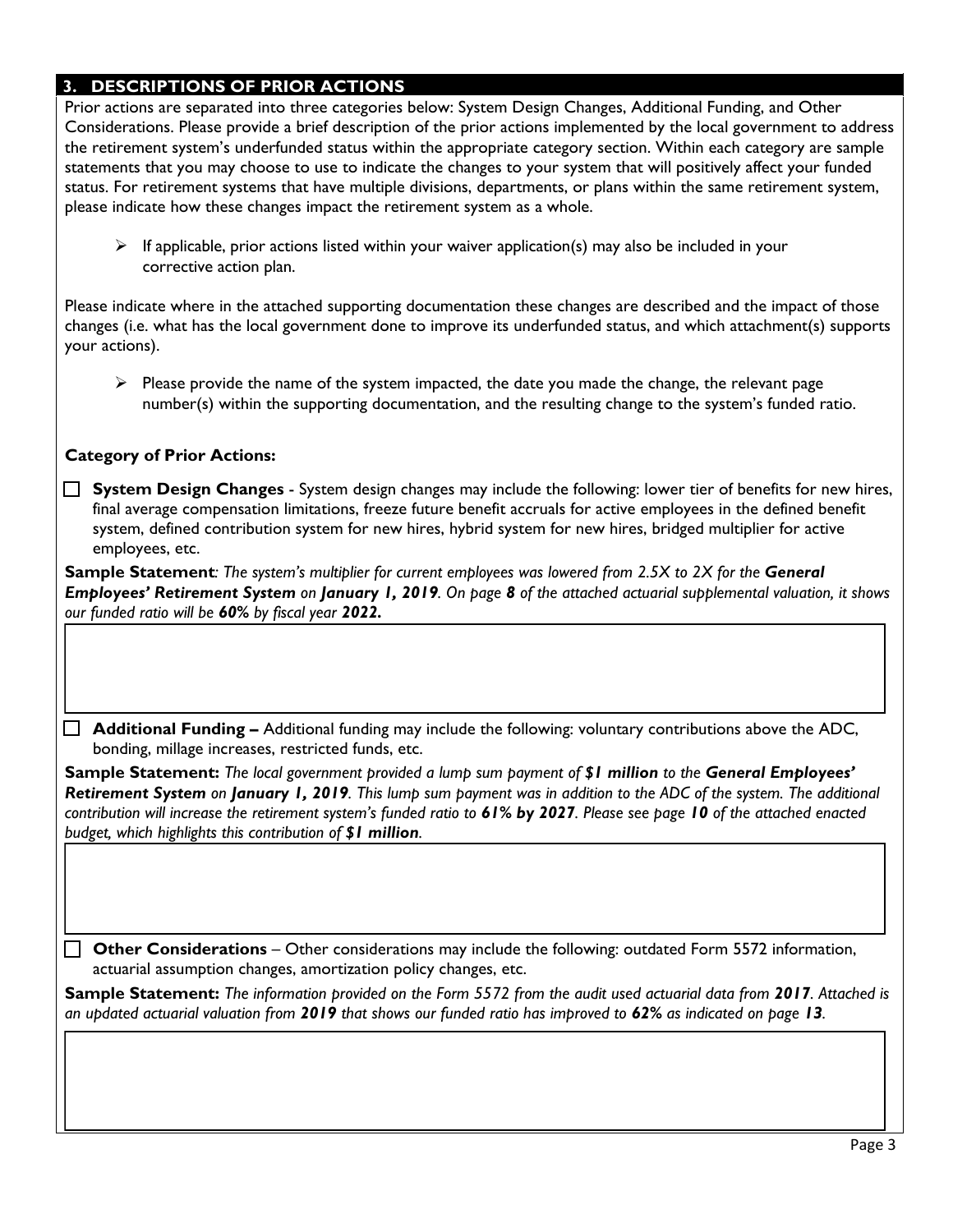## **4. DESCRIPTION OF PROSPECTIVE ACTIONS**

The corrective action plan allows you to submit a plan of prospective actions which are separated into three categories below: System Design Changes, Additional Funding, and Other Considerations. Please provide a brief description of the additional actions the local government is planning to implement to address the retirement system's underfunded status within the appropriate category section. Within each category are sample statements that you may choose to use to indicate the changes to your system that will positively affect your funding status. For retirement systems that have multiple divisions, departments, or plans within the same retirement system, please indicate how these changes impact the retirement system as a whole.

Please indicate where in the attached supporting documentation these changes are described and the impact of those changes (i.e. what will the local government do to improve its underfunded status, and which attachment(s) supports your actions).

#### **Category of Prospective Actions:**

**System Design Changes** - System design changes may include the following: Lower tier of benefits for new hires, final average compensation limitations, freeze future benefit accruals for active employees in the defined benefit system, defined contribution system for new hires, hybrid system for new hires, bridged multiplier for active employees, etc.

**Sample Statement***: Beginning with summer 2019 contract negotiations, the local government will seek to lower the system's multiplier for current employees from 2.5X to 2X for the General Employees' Retirement System. On page 8 of the attached actuarial supplemental valuation, it shows our funded ratio would be 60% funded by fiscal year 2021 if these changes were adopted and implemented by fiscal year 2020.* 

 **Additional Funding –** Additional funding may include the following: voluntary contributions above the ADC, bonding, millage increases, restricted funds, etc.

**Sample Statement:** Beginning in **fiscal year 2020,** t*he local government will provide a lump sum payment of \$1 million to the General Employees' Retirement System. This lump sum payment will be in addition to the ADC of the system. The additional contribution will increase the retirement system's funded ratio to 61% by 2026. Please see page 10 of the attached enacted budget, which highlights this contribution of \$1 million. Please see page 12 of the attached supplemental actuarial valuation showing the projected change to the system's funded ratio with this additional contribution.* 

 **Other Considerations** – Other considerations may include the following: outdated Form 5572 information, actuarial assumption changes, amortization policy changes, etc.

**Sample Statement:** *Beginning in fiscal year 2020, the local government will begin amortizing the unfunded portion of the pension liability using a level-dollar amortization method over a closed period of 10 years. This will allow the retirement system to reach a funded status of 62% by 2023 as shown in the attached actuarial analysis on page 13.*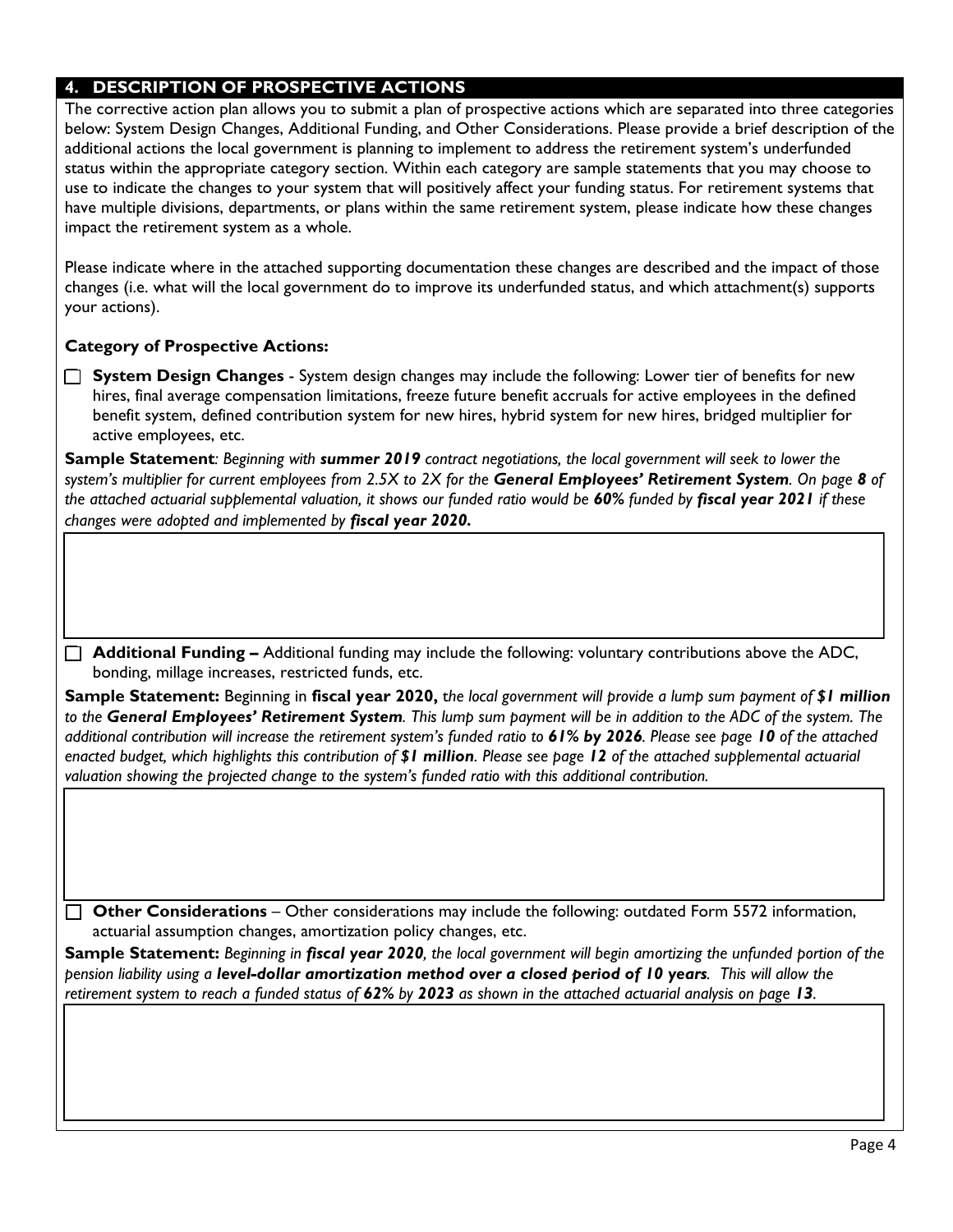## **5. CONFIRMATION OF FUNDING**

#### **Please check the applicable answer:**

Do the corrective actions listed in this plan allow for your local government to make, at a minimum, the ADC payment for the defined benefit pension system according to your long-term budget forecast?

| ۰.<br>۰. |  |
|----------|--|
|          |  |

**No, Explain:**

## **6. DOCUMENTATION ATTACHED TO THIS CORRECTIVE ACTION PLAN**

Documentation should be attached as a PDF to this corrective action plan. The documentation should detail the corrective action plan that would be implemented to adequately address the local government's underfunded status. Please check all documents that are included as part of this plan and attach in successive order as provided below:

**Naming Convention:** When attaching documents, please use the naming convention shown below. If there is more than one document in a specific category that needs to be submitted, include a, b, or c for each document. For example, if you are submitting two supplemental valuations, you would name the first document "Attachment 2a" and the second document "Attachment 2b".

| <b>Naming Convention:</b> | <b>Type of Document:</b>                                                                                                                                                                                                                                                                                                                                                                                                                          |
|---------------------------|---------------------------------------------------------------------------------------------------------------------------------------------------------------------------------------------------------------------------------------------------------------------------------------------------------------------------------------------------------------------------------------------------------------------------------------------------|
| Attachment - I            | This corrective action plan form (required);                                                                                                                                                                                                                                                                                                                                                                                                      |
| Attachment - la           | Documentation from the governing body approving this<br>corrective action plan (required);                                                                                                                                                                                                                                                                                                                                                        |
| Attachment - 2a           | An actuarial projection, an actuarial valuation, or an<br>internally developed analysis (in accordance with GASB<br>and/or actuarial standards of practice), which illustrates<br>how and when the local government will reach the 60%<br>funded ratio. Or, if the local government is a city,<br>village, township, or county, how and when the ADC<br>will be less than 10% of governmental fund revenues, as<br>defined by the Act (required); |
| Attachment - 3a           | Documentation of additional payments in past years that are<br>not reflected in your audited financial statements (e.g. enacted<br>budget, system provided information);                                                                                                                                                                                                                                                                          |
| Attachment - 4a           | Documentation of commitment to additional payments in future<br>years (e.g. resolution, ordinance);                                                                                                                                                                                                                                                                                                                                               |
| Attachment - 5a           | A separate corrective action plan that the local government has<br>approved to address its underfunded status, which includes<br>documentation of prior actions, prospective actions, and the<br>positive impact on the system's funded ratio;                                                                                                                                                                                                    |
| Attachment - 6a           | Other documentation not categorized above.                                                                                                                                                                                                                                                                                                                                                                                                        |